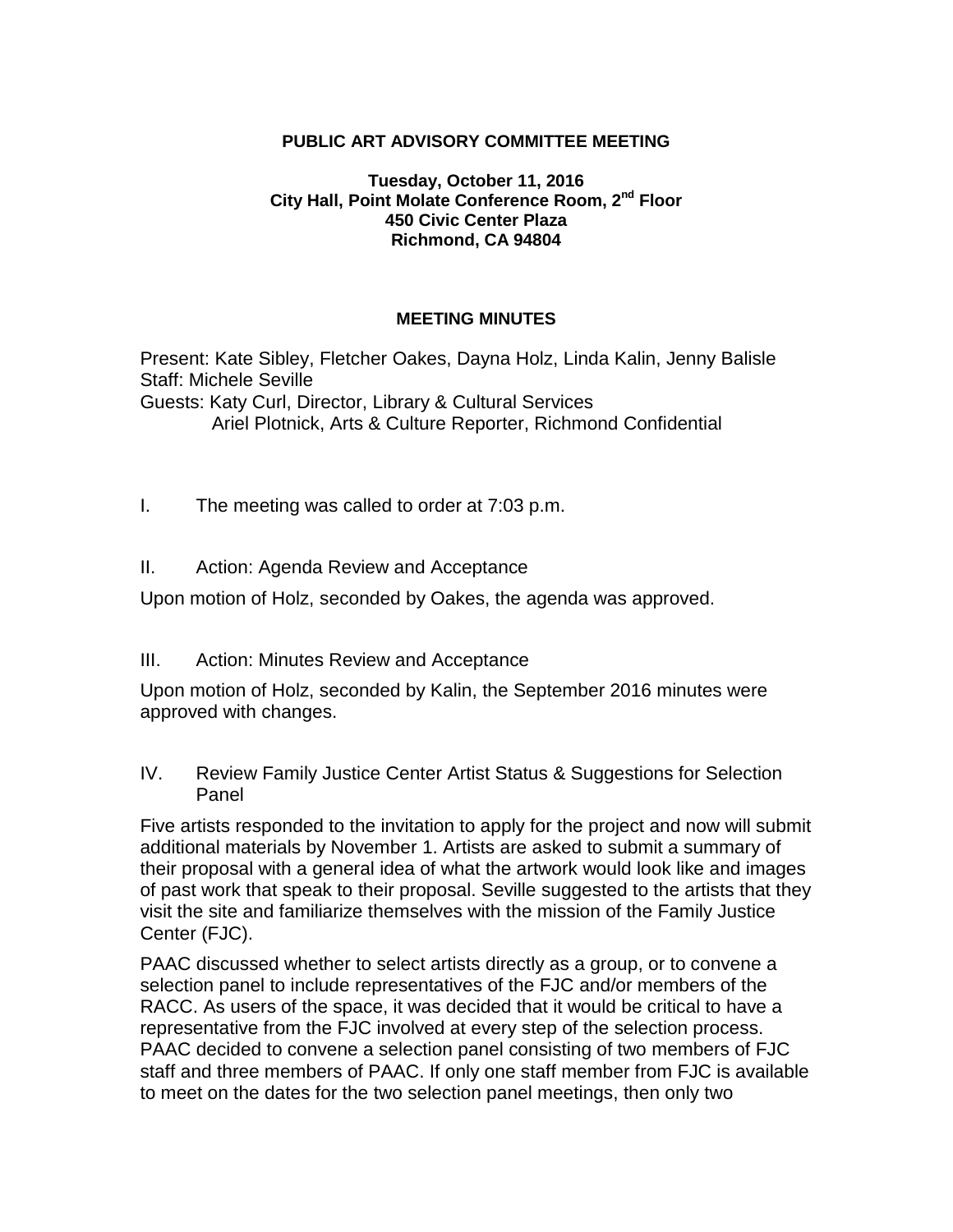members of PAAC will serve on the panel. Seville will invite FJC to participate and convene the panel in early November.

V. Discussion about Public Vetting of Richmond's Private Percent for Art **Resolution** 

Seville shared an historical document about the origins of the public and private public art ordinances in Richmond written by former Assistant City Manager Levron Bryant circa 2004. The document gives context to the debate around the Private Percent for Art ordinance, and evidence that in the early 1990's, when the CIP Percent for Art ordinance was adopted, the City Council had intended to implement a Private Percent for Art component at a later date.

Discussion followed about how to put together a convincing presentation to the City Council, and later the Chamber of Commerce and Council of Industries, to show how Private Percent for Art is: 1) not a tax, 2) a practical way to enhance already budgeted elements of building construction, and 3) a way to elevate the status of Richmond's economic development potential. Sibley proposed that we invite a developer to speak to the issue who has had positive experiences with Private Percent for Art projects in other cities. PAAC agreed that any presentation should include illustrations of successful and interesting privately funded public art projects in other cities. In consideration of Councilmember Pimplé's visual impairment, it was decided that images used in the presentation will be verbally described and fewer images will be used to keep the presentation brief.

To engage with the Planning Department on issues around the proposed ordinance, Seville and Curl will meet with Richard Mitchell, Director of Planning, later this month. The success of the ordinance will depend on advice from and cooperation with Planning, and they may be able to make suggestions about how to most effectively approach the business community.

## VI. Review of NPA Projects by Liaisons

Installation considerations are still being explored for Keiko Nelson's Peace Dove project, to be installed from the ceiling in the stairwell atrium of City Hall. Milt Rayford from the City's Department of Infrastructure and Maintenance Operations has concerns that the plaster ceiling will require costly repairs should the artwork ever be removed. Since the artwork is not meant to be temporary, the cost of removal may not be a deterrent to its installation. Seville will continue the conversation about how to proceed.

## VII. Staff Report

Seville distributed a written update on Arts & Culture activities, with progress reports on all ongoing projects. Since PAAC does not discuss each project at